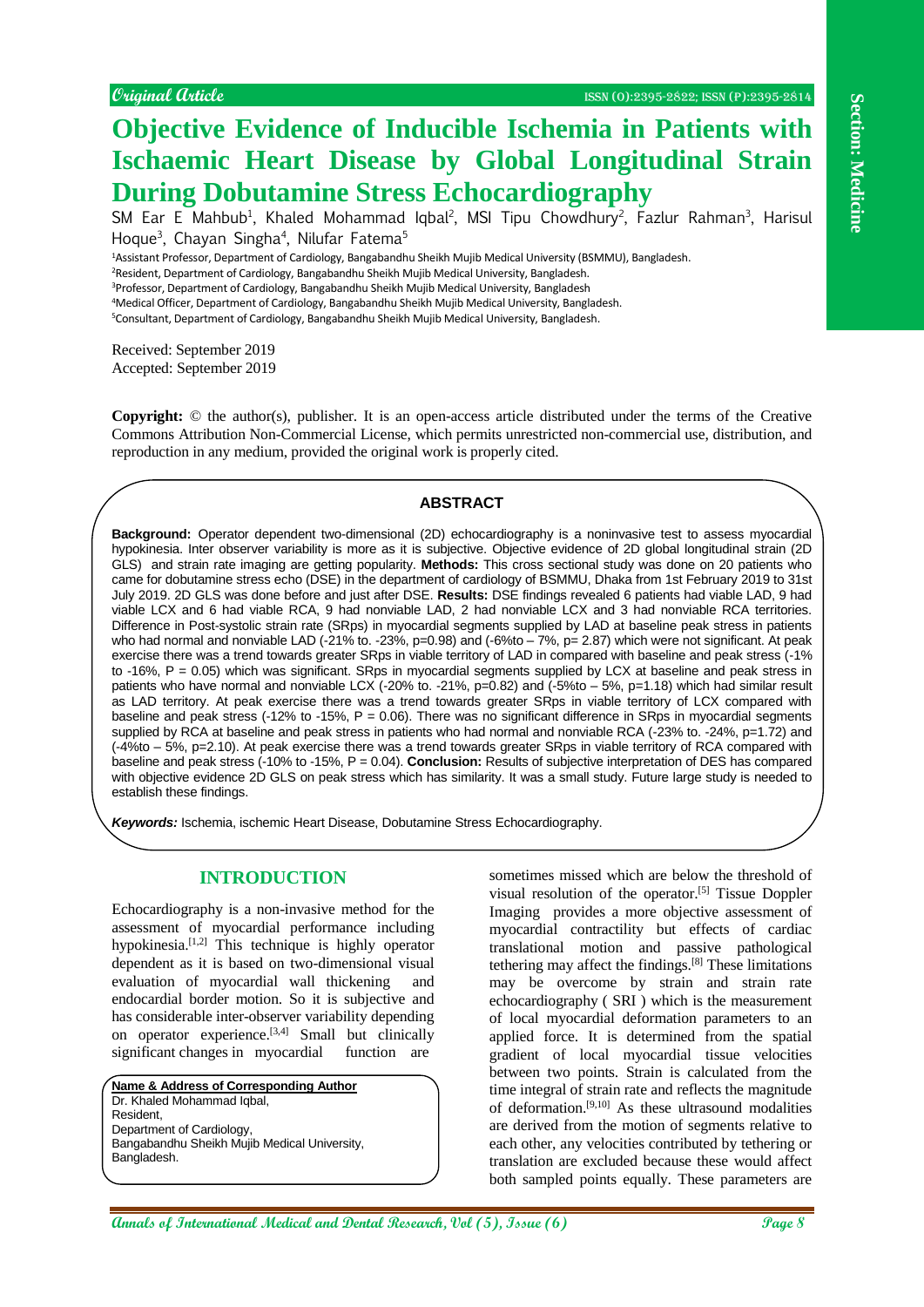## **Mahbub et al; Evidence of Inducible Ischemia in Patients with Ischaemic Heart Disease**

potentially more accurate and more specific measure of local myocardial function and may offer an opportunity to improve the detection of regional abnormalities. $[10,11]$ <sup> $\cdot$ </sup> This study was designed to determine the role of strain and strain rate imaging in the detection of dynamic regional wall motion abnormalities in response to stress and to compare with the subjective visual impression results of dobutamine stress echocardiography (DSE).

## **MATERIALS AND METHODS**

## **Subjects:**

The study population was 20 patients undergoing elective PCI or CABG who came for dobutamine stress echocardiography.

## **Study place:**

Department of Cardiology, Bangabandhu Sheikh Mujib Medical University, Dhaka.

**Study period:** From 1st February 2019 to 31st July 2019 ( 6 months)

## **Exclusion criteria:**

- 1. The presence of collateral arteries (to prevent the masking of myocardial ischemia),
- 2. Moderate to severe valvular heart disease,
- 3. Atrial fibrillation,
- 4. Bundle branch block.

A written informed consent was obtained from all participants.

#### **Study protocol:**

DSE was done in 20 subjects and global longitudinal strain (GLS) was obtained before and after DSE in all patients, both by an expert investigator blinded to the patients' clinical and angiographic data. And then DSE findings and 2D GLS findings were compared.

Echocardiographic data acquisition was done with E9 ultrasound scanner (GE Vingmed, Horten, Norway) which was used to obtain conventional two-dimensional and colour tissue Doppler images from the standard apical three chamber, fourchamber and two-chamber views in the left lateral decubitus position. Depth and image sector width were set to obtain the highest possible frame rates of 120 f/s. For each view, data was obtained from three consecutive cardiac cycles. Wall motion was manually tracked to maintain the sample area in the mid-wall position of the segment being interrogated throughout the cardiac cycle. This was then integrated over time to derive the mean natural longitudinal strain profile using end-diastole, defined by the onset of the peak R-wave of the ECG trace that is Aortic valve closure point as the reference point. For each myocardial segment, strain rate was calculated from the spatial derivative of myocardial velocity over a defined sample area of 6 mm within the mid-myocardial layer by using new ROI. Data from three consecutive cardiac cycles were averaged

to improve the signal-to-noise ratio and used to determine the mean strain rate profile. Myocardial tissue velocity curves from the basal septum were used to define end-systole because aortic valve closure induces a clearly identifiable rapid directional change in the basal septal velocity curve coinciding with the peak negative left ventricular  $dP/dt$ .<sup>[12]</sup> By convention, strain rate and strain are expressed as a negative parameter for shortening and a positive parameter for lengthening. Longitudinal directional changes from the apical window in normal myocardium are characterized by systolic shortening and diastolic lengthening and thus, an increase in the magnitude of systolic shortening would be reflected by more negative strain or strain rate values.

#### **Working definitions:**

Strain rate is rate of deformation.

Peak systolic strain rate (SRsys)—greatest shortening during ejection period.

Post-systolic strain rate (SRps)—defined as any shortening that occurs during isovolumetric relaxation.

Post-systolic strain rate index  $(SRps/sys)$  = SRps/SRsys

Time to peak systolic strain rate (t-SRsys) was measured as the time from the peak R-wave of the ECG trace to SRsys.

Visual assessment of wall motion score from greyscale B-mode cine loops was performed by an expert investigator. Myocardial wall segments were scored according to American Society of Echocardiography  $(ASE)$  recommendations: normal = 1, hypokinetic = 2, akinetic = 3, and dyskinetic = 4.

#### **Data and statistical analysis:**

The comparison between visual impression of DSE and 2D GLS was analyzed by assigning segments in the mid- and basal anterior septum and anterior wall, mid-septum and apex to the left anterior descending artery. The basal and mid-segments of the posterior and the lateral walls were considered to be in the territory of the circumflex artery and the basal and mid-segments of the inferior wall were allocated to the right coronary artery. This approach is in accordance with that adopted by the American Society of Echocardiography.<sup>[13]</sup>

Data were analyzed using SPSS for Windows 12.0. Mean and standard deviation were used to describe continuous variables. Data were tested for normal distribution. Post-systolic strain index and Postsystolic strain rate index were positively skewed and were therefore log-transformed prior to analysis. Results are shown in natural units. Unpaired t-tests were also used to compare between visual impression of DSE and 2D GLS in same patient. The test results are presented as two-tailed values and if P < 0.05 then it is marked as statistically significant.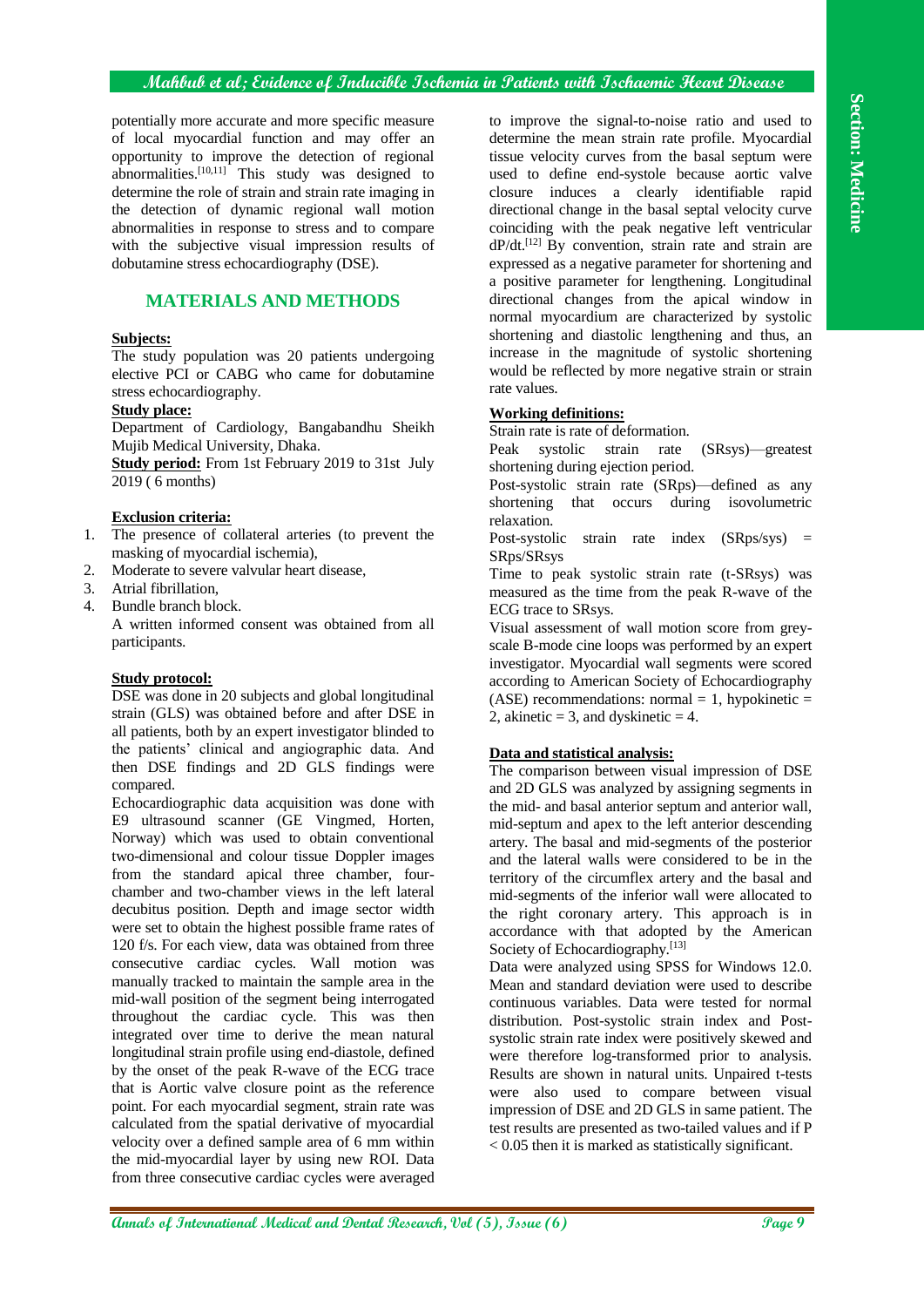#### **Mahbub et al; Evidence of Inducible Ischemia in Patients with Ischaemic Heart Disease**

## **RESULTS**

A total of 22 patients consented to participate in the study. Two patients had inadequate echo windows at baseline and were excluded. Therefore, the study population was composed of 06 women and 14 men with a mean (SD) age of 52 (2.0) years. 17 patients had history of ST-elevation myocardial infarction. Cardiovascular risk factors included diabetes (n=15), hypertension (n=10), hypercholesterolaemia (17), family history (9), current smoker (6), and exsmoker (7).

Regional wall motion was observed and 2D GLS was obtained 2 times, earlier at baseline and later at peak of DSE. Unpaired t-tests was done comparing myocardial motion in different segments supplied by coronary vessels territory with 2D GLS at rest and peak stress. On DSE, 6 patients had viable LAD, 9 had viable LCX and 6 had viable RCA. 9 had nonviable LAD, 2 had nonviable LCX and 3 had nonviable RCA [Table 1].

**Table 1: DSE findings of the patients with viability of different arterial teritory**

| $(N=20)$  | LAD | <b>LCX</b> | <b>RCA</b> |  |
|-----------|-----|------------|------------|--|
| Normal    |     |            |            |  |
| Viable    |     |            |            |  |
| Nonvaible |     |            |            |  |



**Figure 1: 2D GLS at rest in 'A' patient**



**Figure 2: 2D GLS at peak stress in 'A' patient**



**Figure 3: 2D GLS at peak stress in 'B' patient**



**Figure 4: 2D GLS at peak stress in 'C' patient**



Difference in SRps in myocardial segments supplied by LAD at baseline peak stress in patients who have normal and nonviable LAD  $(-21\% \text{ to. } -23\%, \text{ p=0.98})$ and  $(-6\%$  to  $-7\%$ ,  $p= 2.87$ ) which were not significant. At peak exercise there was a trend towards greater SRps in viable territory of LAD in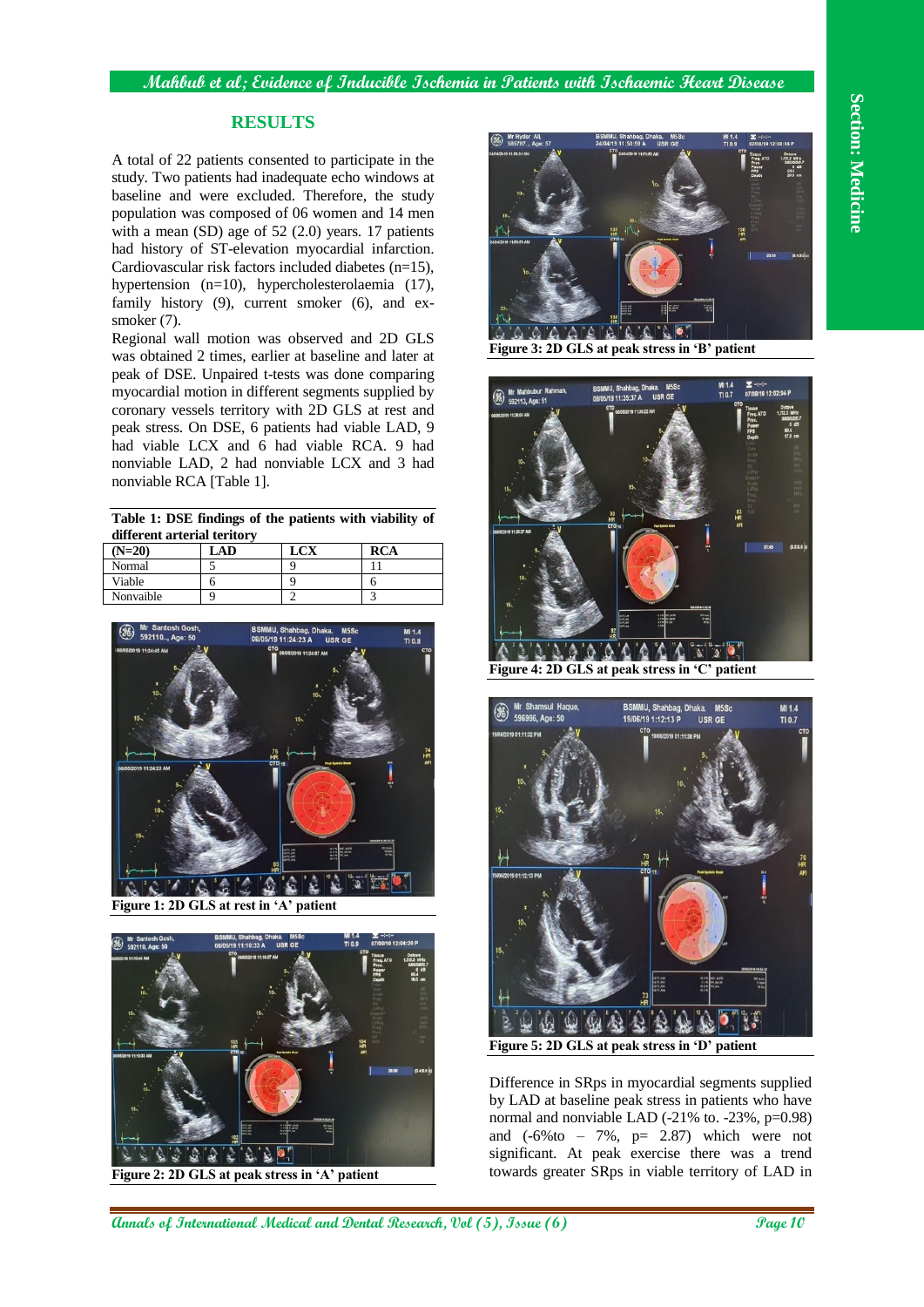compared with baseline and peak stress (-11% to - 16%,  $P = 0.05$ ) which was significant. [Table 2]

**Table 2: Comparison of DES findings and 2D GLS at base line and peak stress in LAD territory.**

| <b>Findings of</b><br>LAD<br>territory at<br>peak DSE<br>$(N=20)$ | 2D GLS<br>baseline<br>(Average) | 2D GLS at<br>peak<br>(average) | p-<br>value |
|-------------------------------------------------------------------|---------------------------------|--------------------------------|-------------|
| Normal $(n=5)$                                                    | $-21%$                          | $-23%$                         | 0.98        |
| Viable $(n=6)$                                                    | $-11%$                          | $-16%$                         | 0.05        |
| Nonvaible                                                         | $-6%$                           | $-7%$                          | 2.87        |
| $(n=9)$                                                           |                                 |                                |             |

There was no significant difference in SRps in myocardial segments supplied by LCX at baseline and peak stress in patients who have normal and nonviable LCX (-20% to. -21%,  $p=0.82$ ) and (-5%to  $-5\%$ , p=1.18). At peak exercise there was a trend towards greater SRps in viable territory of LAD with baseline and peak stress  $(-12\% \text{ to } -15\%, P = 0.06)$ . [Table 3]

**Table 3: Comparison of DES findings and 2D GLS at base line and peak stress in LCX territory.**

| <b>Findings of</b><br>LCX<br>territory at<br>peak DSE<br>$(N=20)$ | 2D GLS<br>baseline<br>(average) | 2D GLS at<br>peak<br>(average) | p-<br>value |
|-------------------------------------------------------------------|---------------------------------|--------------------------------|-------------|
| Normal $(n=9)$                                                    | $-20%$                          | $-21%$                         | 0.82        |
| Viable $(n=9)$                                                    | $-12%$                          | $-15%$                         | 0.06        |
| Nonvaible                                                         | $-5%$                           | $-5%$                          | 1.18        |
| $(n=2)$                                                           |                                 |                                |             |

There was no significant difference in SRps in myocardial segments supplied by RCA at baseline and peak stress in patients who have normal and nonviable RCA  $(-23\% \text{ to } -24\% \text{ to } -1.72)$  and  $(-4\% \text{ to } -1.72)$  $-5\%$ , p=2.10). At peak exercise there was a trend towards greater SRps in viable territory of RCA with baseline and peak stress  $(-10\% \text{ to } -15\%$ ,  $P = 0.04$ ). [Table 4]

**Table 4: Comparison of DES findings and 2D GLS at base line and peak stress in RCA territory.**

| oase mie ama peak su ess m kerk territor v. |           |           |       |  |
|---------------------------------------------|-----------|-----------|-------|--|
| <b>Findings of</b>                          | 2D GLS    | 2D GLS at | p-    |  |
| <b>RCA</b>                                  | baseline  | peak      | value |  |
| territory at                                | (average) | (average) |       |  |
| peak DSE                                    |           |           |       |  |
| $(N=20)$                                    |           |           |       |  |
| Normal $(n=11)$                             | $-23%$    | $-24%$    | 1.72  |  |
| Viable $(n=6)$                              | $-10%$    | $-15%$    | 0.04  |  |
| Nonvaible                                   | $-4%$     | $-5%$     | 2.10  |  |
| $(n=3)$                                     |           |           |       |  |
|                                             |           |           |       |  |

2D longitudinal strain rate increased in viable territory at peak stress and there was no significant change in normal and nonviable territory. There were no statistical significant differences in other measured strain or strain rate parameters either at baseline or at peak stress during DSE procedure. There were no significant differences in the other deformation parameters.

#### **DISCUSSION**

This study has demonstrated a potential role for local myocardial deformation indices in the objective assessment of DSE by 2D GLS. There was no significant difference in SRps or SRps/sys between the myocardium supplied by particular coronary artery at baseline and peak stress in DSE. Thus exercise echo, but not conventional B-mode stress echocardiography, could document successful treatment of ischaemia by PCI. Strain rate imaging has been established as an objective marker of ischaemia during dobutamine stress echocardiography in animal models and in patients with chest pain.<sup>[14,15]</sup> Although exercise is a more physiological stressor than dobutamine and allows assessment of exercise capacity with reliable electrocardiograph data, it is constrained by suboptimal image quality at peak stress which impairs analysis of deformation parameters.<sup>[6,7]</sup> Treadmill stress is also hampered by the delay in image acquisition after achieving peak exercise. This was confirmed by the present study which demonstrated that poor endocardial border definition immediately after peak stress not only prevented meaningful B-mode visual assessment in many patients but also yielded the least number of analyzable myocardial deformation waveforms. In contrast, regional temporal events during the cardiac cycle, which can be accurately tracked by the high frame rate of SRI, are less sensitive to acoustic noise and not influenced by the insonation angle.<sup>[16]</sup> These phase changes are easier to measure and may be the reason that t-SRsys was the only measured parameter to reveal significant differences at peak stress in segments that were presumably more ischaemic prior to revascularization. While this was not accompanied by detectable differences in Bmode visual assessment pre- and post-PCI, significant reductions in SRps and SRps/sys were demonstrated following revascularization.

The development of ischaemia is associated with a progressive reduction in systolic contraction with a concomitant increase in post-systolic contraction.<sup>[17,18]</sup> The short duration  $(40-110 \text{ ms})$  and small amplitude of post-systolic contraction may mean that subtle degrees of asynchrony between ischaemic and non-ischaemic regions cannot be detected by the temporal resolution of the human eye  $(90 \text{ ms}).^{[5]}$  Furthermore, visual evaluation may erroneously interpret the development of postsystolic contraction as true systolic contractility and fail to recognize that a significant portion of deformation was occurring after aortic valve closure. SRI may overcome these limitations by offering a frame rate sufficient to resolve the timing and distinguish the true peak magnitude of brief local mechanical events.<sup>[19]</sup> The present study suggests that SRI may improve the detection of exerciseinduced ischaemia by the analysis of data acquired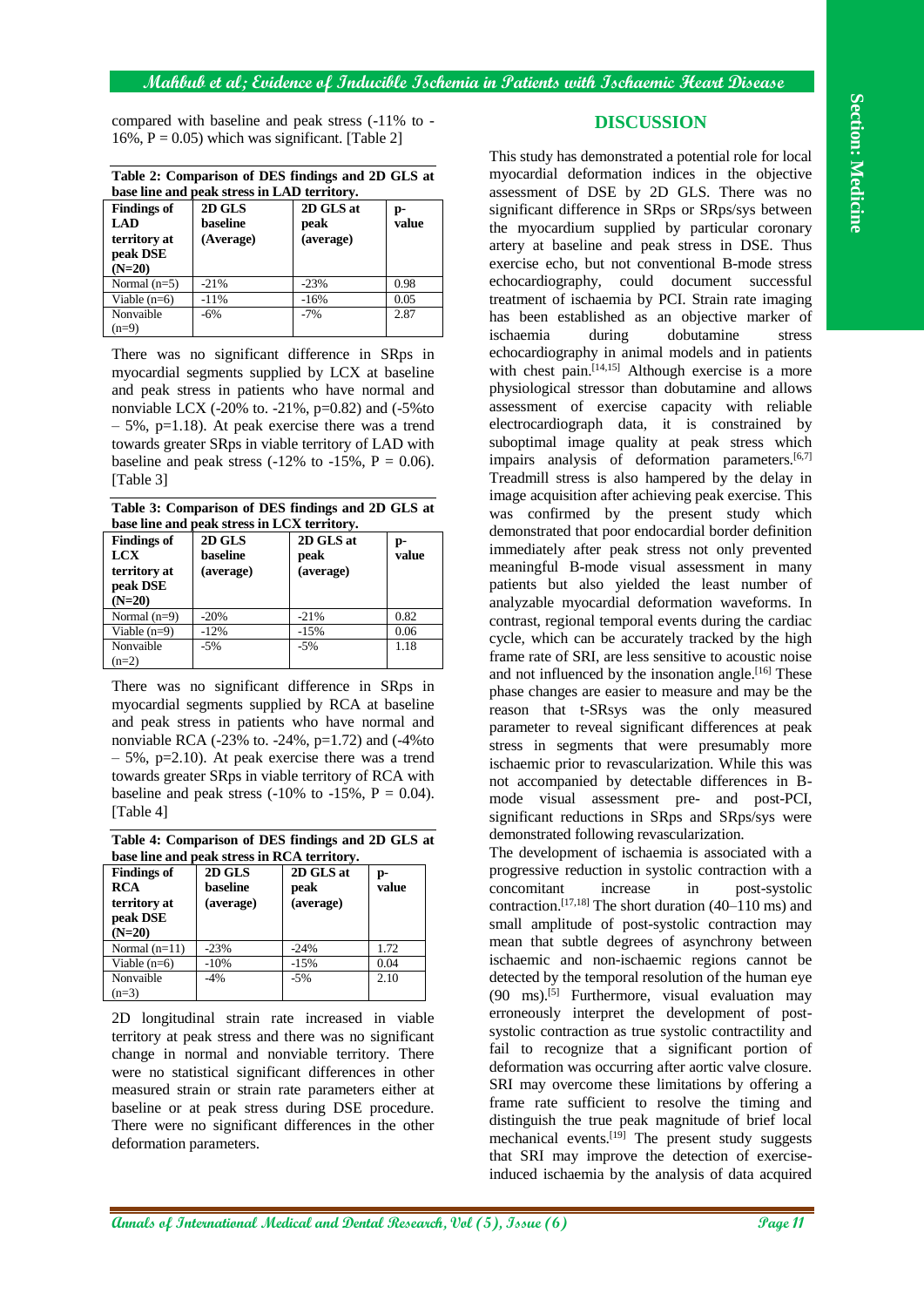#### **Mahbub et al; Evidence of Inducible Ischemia in Patients with Ischaemic Heart Disease**

in recovery despite the absence of appreciable differences in conventional B-mode visual assessment. This is an important finding and raises the possibility of a greater applicability of this imaging modality. Post-systolic changes in myocardial deformation were shown to persist for at least 30 min following stress test. However, additional studies with other stress modalities such as supine bicycle are needed to compare exercise and dobutamine stress echocardiography in this setting. The time course demonstrated that postsystolic contraction developed at peak stress, persisted into recovery and was significantly reduced following revascularization in segments supplied by target vessels in conjunction with an improvement in symptoms. Although the pathophysiology remains to be fully established, this suggests that post-systolic contraction may represent myocardial stunning in response to ischaemia and is supported by previous work demonstrating similar findings during the recovery period following dobutamine stress in a canine model.[20] These data suggest that SRps and SRps/sys may be able to predict an improvement in myocardial contractility and are potential markers of functional recovery following PCI. Although significant differences in SRps and SRps/sys were demonstrated, the utility of these parameters as a clinical measure of ischaemia was limited by the overlap in values between segments in the territory of the target and nontarget vessels, such that no cutoff values for the diagnosis of ischaemia could be derived. Although a relatively small number of patients was recruited, the study involved data analysis from myocardial segments both in visual impression and 2D GLS findings. More patients would be required to determine whether this technique could enable accurate diagnosis of ischaemia and to calculate the sensitivity and specificity. Williams et  $al.$ <sup>[21]</sup> measured tissue Doppler and deformation parameters at rest and following treadmill exercise stress only in the basal anterior segments in patients with significant proximal LAD disease and controls with normal coronary angiography. In contrast to the present study, patients had significantly lower systolic and diastolic tissue velocities, strain and strain rates at peak exercise which was almost similar to visual findings of DSE by the operator. We adjudged all segments supplied by the target artery to be in the 'at risk' territory without considering the relationship between location of the culprit lesion and local myocardial function but these segments may not all be equally susceptible to the effects of ischaemia. Although the estimation of the segmental extent of coronary artery disease is difficult, it may be accomplished using the coronary artery jeopardy score.<sup>[22]</sup> Respiratory motion artefact reduced the number of satisfactory traces obtained from the anterior segments. Thus, adequate waveforms were only possible in eight segments but it is important that this is documented so that future studies can concentrate on certain key segments. Although this is a limitation, all three coronary vascular territories were still represented and the detection of significant changes in myocardial deformation indices was not prevented. Therefore, this study reveals a number of factors in terms of study power and design that are required to be addressed in order to refine future research to establish the sensitivity and specificity of myocardial deformation indices in the detection of ischaemia by GLS which is an objective study.

## **CONCLUSION**

There is no significant difference in viability in DSE and t-SRsys at peak stress. This suggests that SRI offers an opportunity to improve the detection of dynamic regional abnormalities by echocardiography in response to dobutamine stress echo at the peak stage. Larger studies are required to establish the sensitivity and specificity of this technique in order to determine the objective evidence of DSE in the diagnosis of ischaemia by 2 D GLS.

## **REFERENCES**

- 1. Ryan T, Vasey CG, Presti CF, O'Donnell JA, Feigenbaum H, Armstrong WF. Exercise echocardiography: detection of coronary disease in patients with normal left ventricular wall motion at rest. J Am Coll Cardiol 1988; 11:993–9.
- 2. Krahwinkel W, Ketterler T, Godke J, Wolfertz J, Ulbricht LJ, Krakau I et al. Dobutamine stress echocardiography. Eur Heart J 1997; 18: D9–D15.
- 3. Hoffmann R, Lethen H, Marwick T, Arnese M, Fioretti P, Pingitore A et al. Analysis of interinstitutional observer agreement in interpretation of dobutamine stress echocardiograms. J Am Coll Cardiol 1996; 27:330–6.
- 4. Picano E, Lattanzi F, Orlandini A, Marini C, L'Abbate A. Stress echocardiography and the human factor: the importance of being expert. J Am Coll Cardiol 1991; 17:666–9.
- 5. Kvitting JP, Wigstrom L, Strotmann JM, Sutherland GR. How accurate is visual assessment of synchronicity in myocardial motion? An In vitro SRI pre- and post-PCI 653 Downloaded from https://academic.oup.com/ehjcimaging/articleabstract/9/5/646/2400234 by guest on 17 April 2019 study with computer-simulated regional delay in myocardial motion: clinical implications for rest and stress echocardiography studies. J Am Soc Echocardiogr 1999; 12:698–705.
- 6. Berberich SN, Zager JR, Plotnick GD, Fisher ML. A practical approach to exercise echocardiography: immediate postexercise echocardiography. J Am Coll Cardiol 1984; 3:284–90.
- 7. Davidavicius G, Kowalski M, Williams RI, D'Hooge J, Di Salvo G, Pierre-Justin G et al. Can regional strain and strain rate measurement be performed during both dobutamine and exercise echocardiography, and do regional deformation responses differ with different forms of stress testing? J Am Soc Echocardiogr 2003; 16:299–308.
- 8. Miyatake K, Yamagishi M, Tanaka N, Uematsu M, Yamazaki N, Mine Y et al. New method for evaluating left ventricular wall motion by color-coded tissue Doppler imaging: in vitro and in vivo studies. J Am Coll Cardiol 1995; 25:717–24.
- 9. Mirsky I, Parmley WW. Assessment of passive elastic stiffness for isolated heart muscle and the intact heart. Circ Res 1973; 33:233–43.